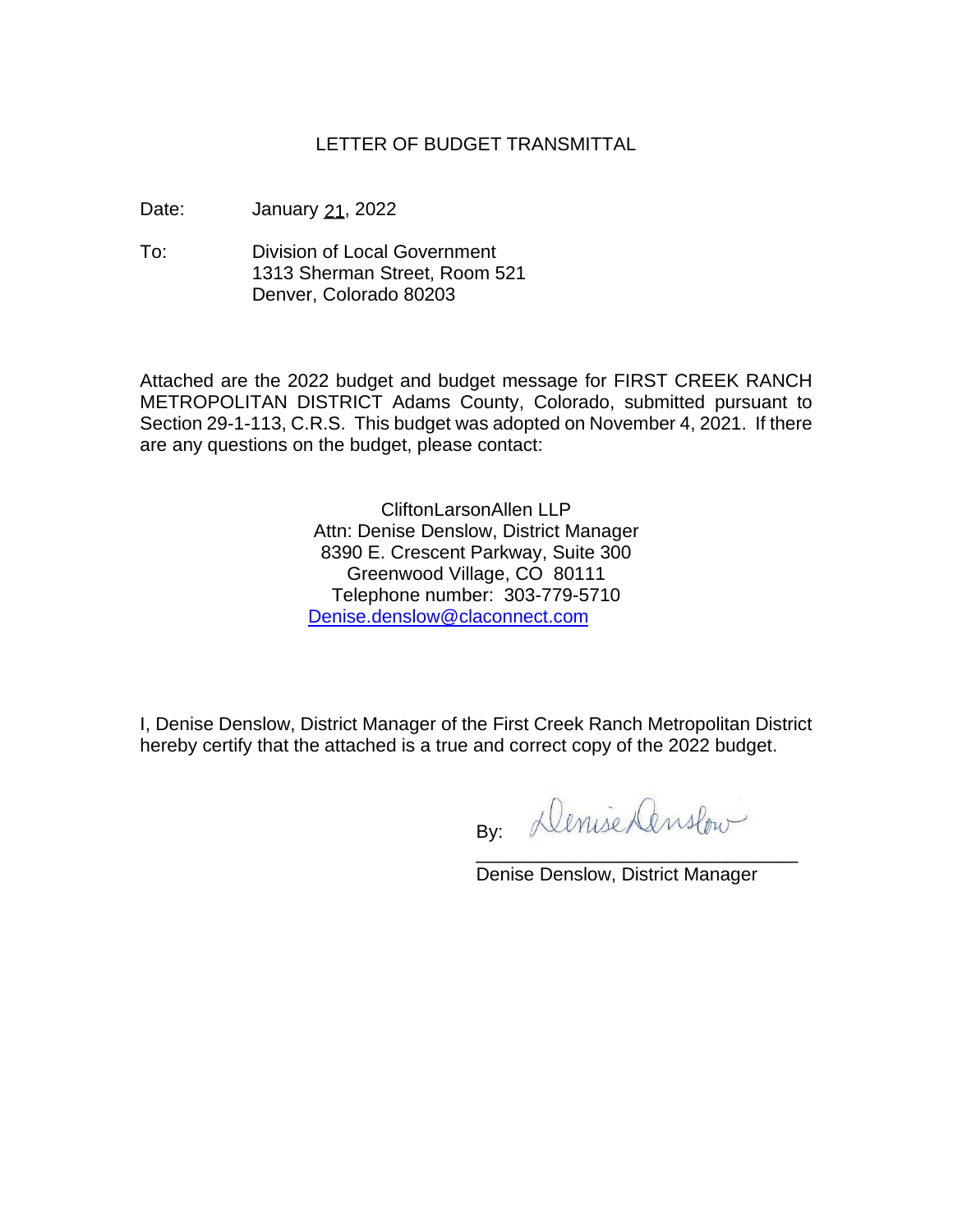### **RESOLUTION NO. 2021-11-06**

## **RESOLUTION TO ADOPT BUDGET AND APPROPRIATE SUMS OF MONEY RESOLUTION OF THE BOARD OF DIRECTORS OF**

## **FIRST CREEK RANCH METROPOLITAN DISTRICT, ADAMS COUNTY, COLORADO, PURSUANT TO SECTION 29-1-108, C.R.S., SUMMARIZING EXPENDITURES AND REVENUES FOR EACH FUND, ADOPTING A BUDGET AND APPROPRIATING SUMS OF MONEY FOR THE BUDGET YEAR 2022**

A. The Board of Directors of First Creek Ranch Metropolitan District (the "**District**") has appointed CliftonLarsonAllen LLP to prepare and submit a proposed budget to said governing body at the proper time.

B. CliftonLarsonAllen LLP has submitted a proposed budget to this governing body for its consideration.

C. Upon due and proper notice, published or posted in accordance with the law, said proposed budget was open for inspection by the public at a designated place, a public hearing was held on November 4, 2021, and interested taxpayers were given the opportunity to file or register any objections to said proposed budget.

D. The budget has been prepared to comply with all terms, limitations and exemptions, including, but not limited to, reserve transfers and expenditure exemptions, under Article X, Section 20 of the Colorado Constitution ("**TABOR**") and other laws or obligations which are applicable to or binding upon the District.

E. Whatever increases may have been made in the expenditures, like increases were added to the revenues so that the budget remains in balance, as required by law.

F. The Board of Directors has made provision therein for revenues in an amount equal to or greater than the total proposed expenditures as set forth in said budget.

G. It is not only required by law, but also necessary to appropriate the revenues provided in the budget to and for the purposes described below, thereby establishing a limitation on expenditures for the operations of the District.

## NOW, THEREFORE, BE IT RESOLVED BY THE BOARD OF DIRECTORS OF FIRST CREEK RANCH METROPOLITAN DISTRICT, ADAMS COUNTY, COLORADO:

1. The budget, as submitted, amended, and summarized by fund, is hereby approved and adopted as the budget of the District for the year stated above.

2. The budget is hereby approved and adopted, shall be certified by the Secretary of the District to all appropriate agencies and is made a part of the public records of the District.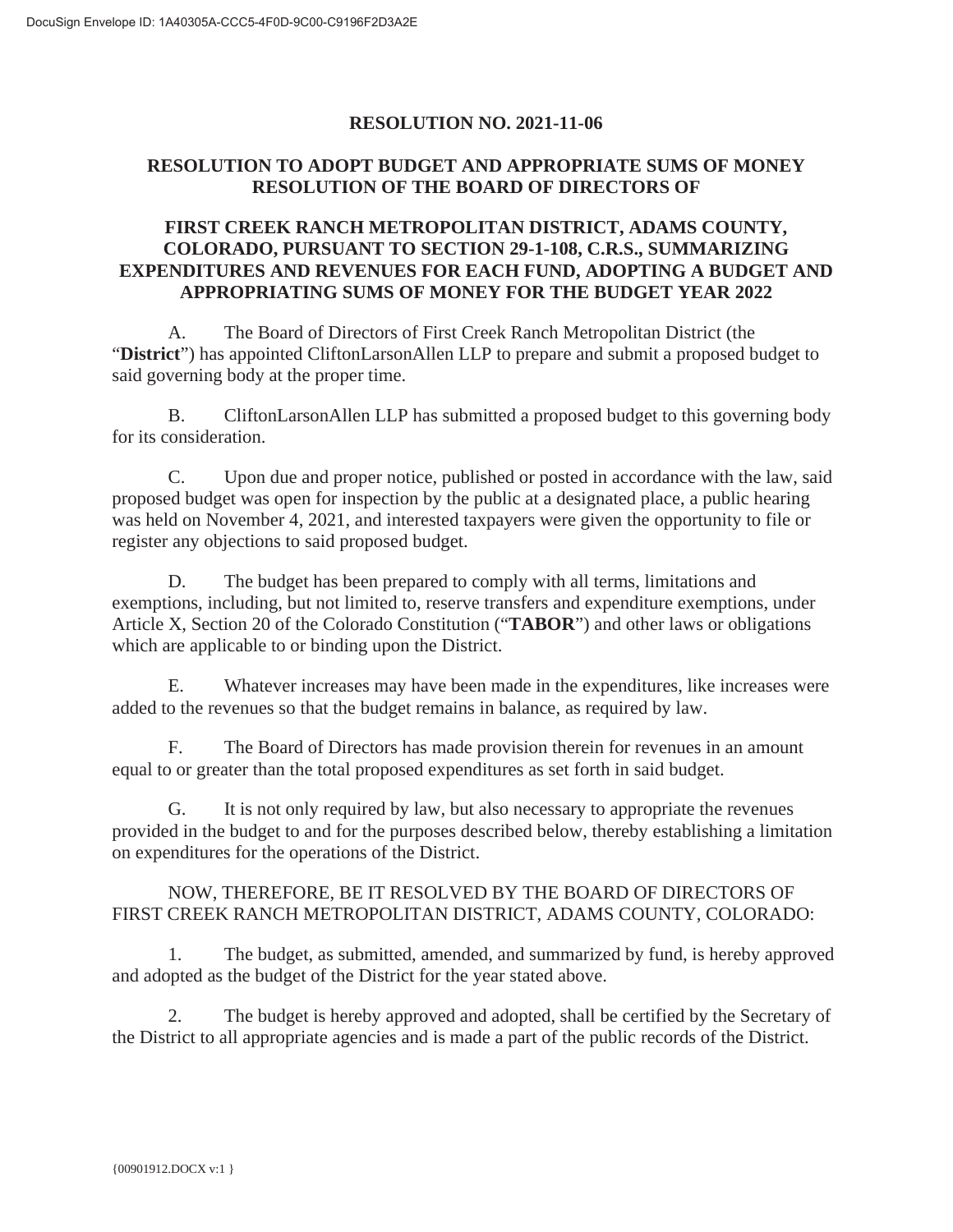3. The sums set forth as the total expenditures of each fund in the budget attached hereto as **Exhibit A** and incorporated herein by reference are hereby appropriated from the revenues of each fund, within each fund, for the purposes stated.

## **[SIGNATURE PAGE FOLLOWS]**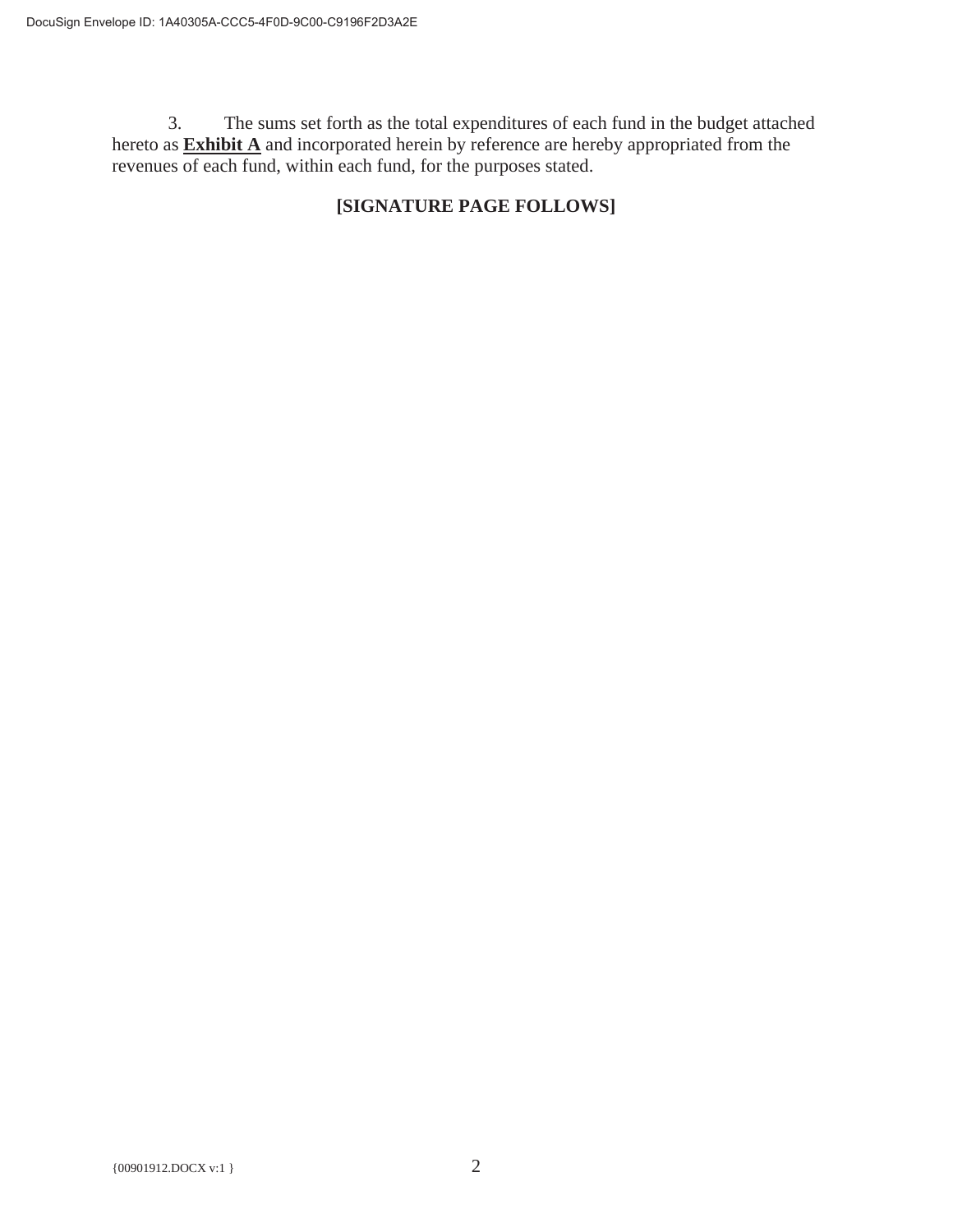## **[SIGNATURE PAGE TO RESOLUTION TO ADOPT BUDGET AND APPROPRIATE SUMS OF MONEY]**

RESOLUTION APPROVED AND ADOPTED ON NOVEMBER 4, 2021.

# **FIRST CREEK RANCH METROPOLITAN DISTRICT**

Malgyn By: .<br>45E4943B33D44F2

President

Attest:

DocuSigned by: Denise Denslow By: ,<br>--77517AF6E925439... Secretary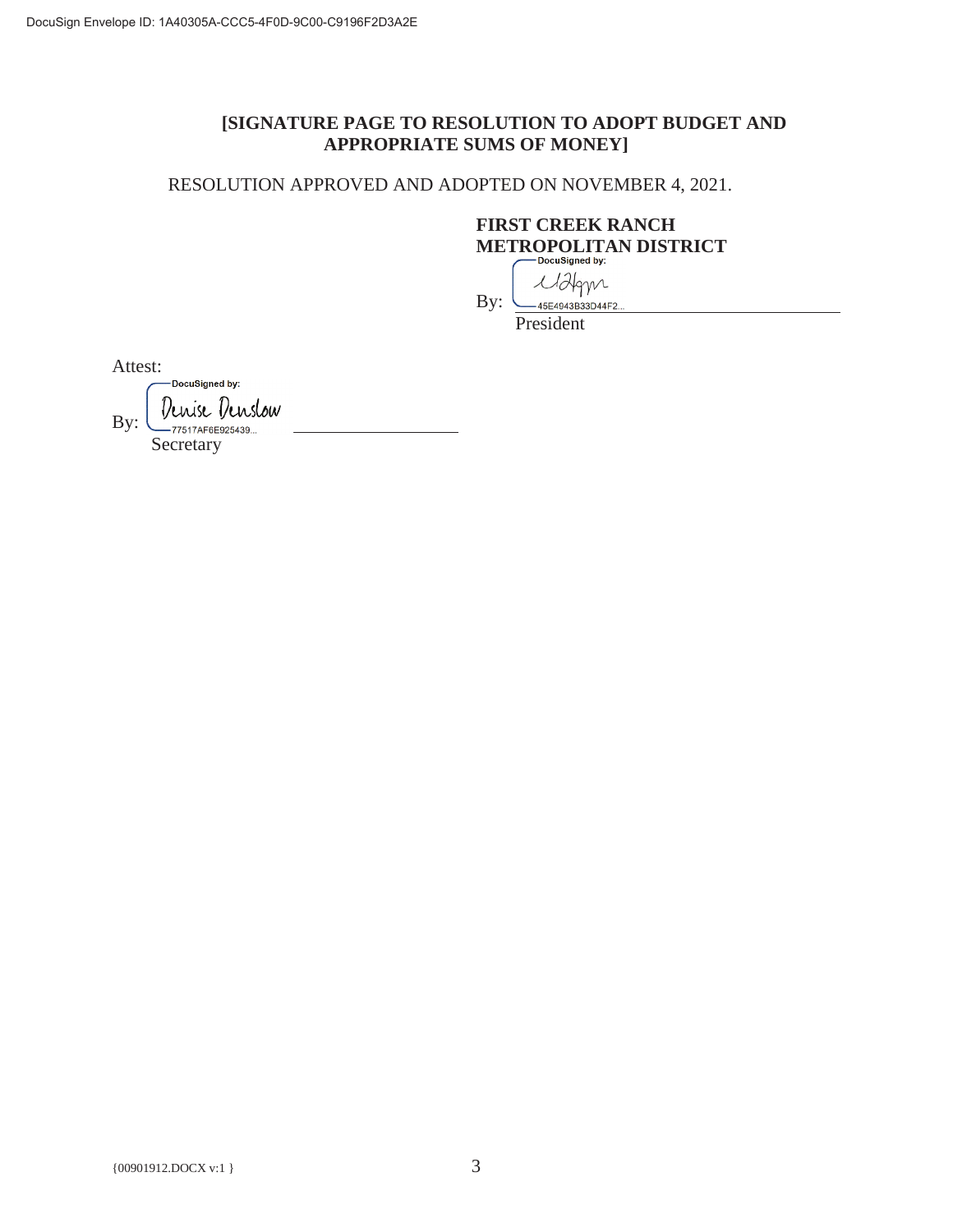## **EXHIBIT A**

Budget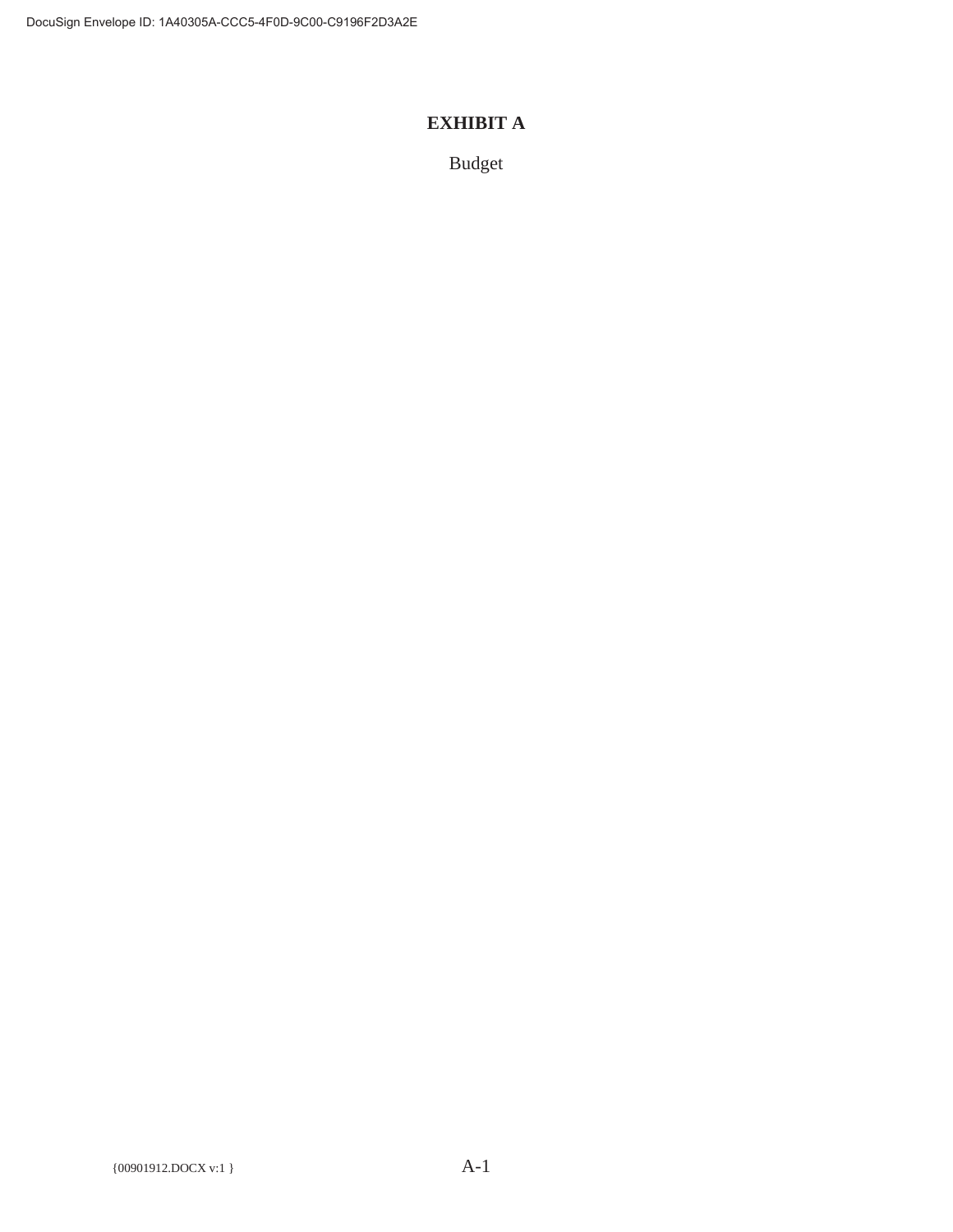FIRST CREEK RANCH METROPOLITAN DISTRICT

ANNUAL BUDGET

FOR YEAR ENDING DECEMBER 31, 2022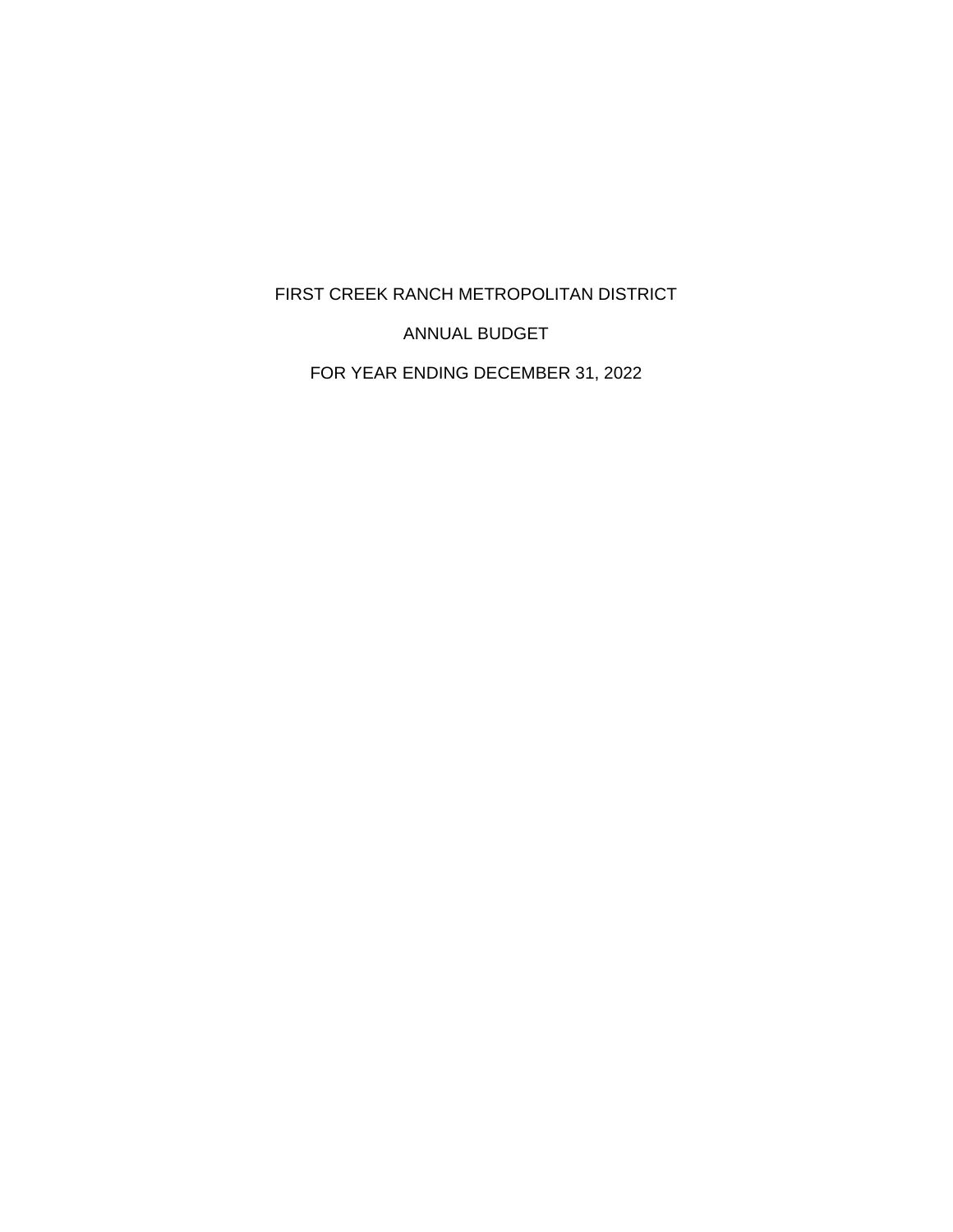#### **For the Years Ended and Ending December 31, FIRST CREEK RANCH METROPOLITAN DISTRICT GENERAL FUND 2022 BUDGET WITH 2020 ACTUAL AND 2021 ESTIMATED**

|                                      | <b>ACTUAL</b> |        | <b>ESTIMATED</b> |        | <b>BUDGET</b>   |         |
|--------------------------------------|---------------|--------|------------------|--------|-----------------|---------|
|                                      |               | 2020   |                  | 2021   |                 | 2022    |
| <b>BEGINNING FUND BALANCE</b>        | \$            | 3,506  | \$               | 2,115  | S               |         |
| <b>REVENUES</b>                      |               |        |                  |        |                 |         |
| <b>Property Taxes</b>                |               | 59,646 |                  | 68,430 |                 | 299,753 |
| <b>ARTA Property Taxes</b>           |               | 441    |                  | 488    |                 | 2,139   |
| Specific Ownership Tax               |               | 4,410  |                  | 5,075  |                 | 21,133  |
| Interest Income                      |               | 14     |                  | 75     |                 | 200     |
| <b>Other Revenue</b>                 |               |        |                  |        |                 | 2,000   |
| <b>Total revenues</b>                |               | 64,511 |                  | 74,068 |                 | 325,225 |
|                                      |               |        |                  |        |                 |         |
| Total funds available                |               | 68,017 |                  | 76,183 |                 | 325,225 |
| <b>EXPENDITURES</b>                  |               |        |                  |        |                 |         |
| General and administrative           |               |        |                  |        |                 |         |
| Accounting                           |               |        |                  |        |                 | 10,000  |
| Dues and membership                  |               |        |                  |        |                 | 300     |
| Insurance and bonds                  |               |        |                  |        |                 | 2,500   |
| District management                  |               |        |                  |        |                 | 5,000   |
| Legal services                       |               |        |                  |        |                 | 5,000   |
| Legal - Service Plan amendment       |               |        |                  |        |                 | 50,000  |
| <b>County Treasurer's Fee</b>        |               | 895    |                  | 1,027  |                 | 4,528   |
| <b>Treasurer Fees - ARTA</b>         |               | 7      |                  | 7      |                 | 45      |
| Contingency                          |               |        |                  |        |                 | 2,000   |
| Repay developer advance              |               | 29,500 |                  |        |                 |         |
| Payment to ARTA                      |               |        |                  | 914    |                 | 2,941   |
| <b>Transfer to AACMD</b>             |               | 35,500 |                  | 72,808 |                 |         |
| Transfer to CAB                      |               |        |                  | 1,427  |                 | 242,911 |
| Total expenditures                   |               | 65,902 |                  | 76,183 |                 | 325,225 |
| Total expenditures and transfers out |               |        |                  |        |                 |         |
| requiring appropriation              |               | 65,902 |                  |        |                 | 325,225 |
|                                      |               |        |                  | 76,183 |                 |         |
| <b>ENDING FUND BALANCE</b>           | \$            | 2,115  | \$               |        | \$              |         |
| RESERVED FOR ARTA                    | \$            | 434    | \$               |        | \$              |         |
| <b>AVAILABLE FOR OPERATIONS</b>      |               | 1,681  |                  |        |                 |         |
| <b>TOTAL RESERVE</b>                 | \$            | 2,115  | \$               | L.     | $\overline{\$}$ |         |
|                                      |               |        |                  |        |                 |         |

12/6/21

No assurance provided. See summary of significant assumptions.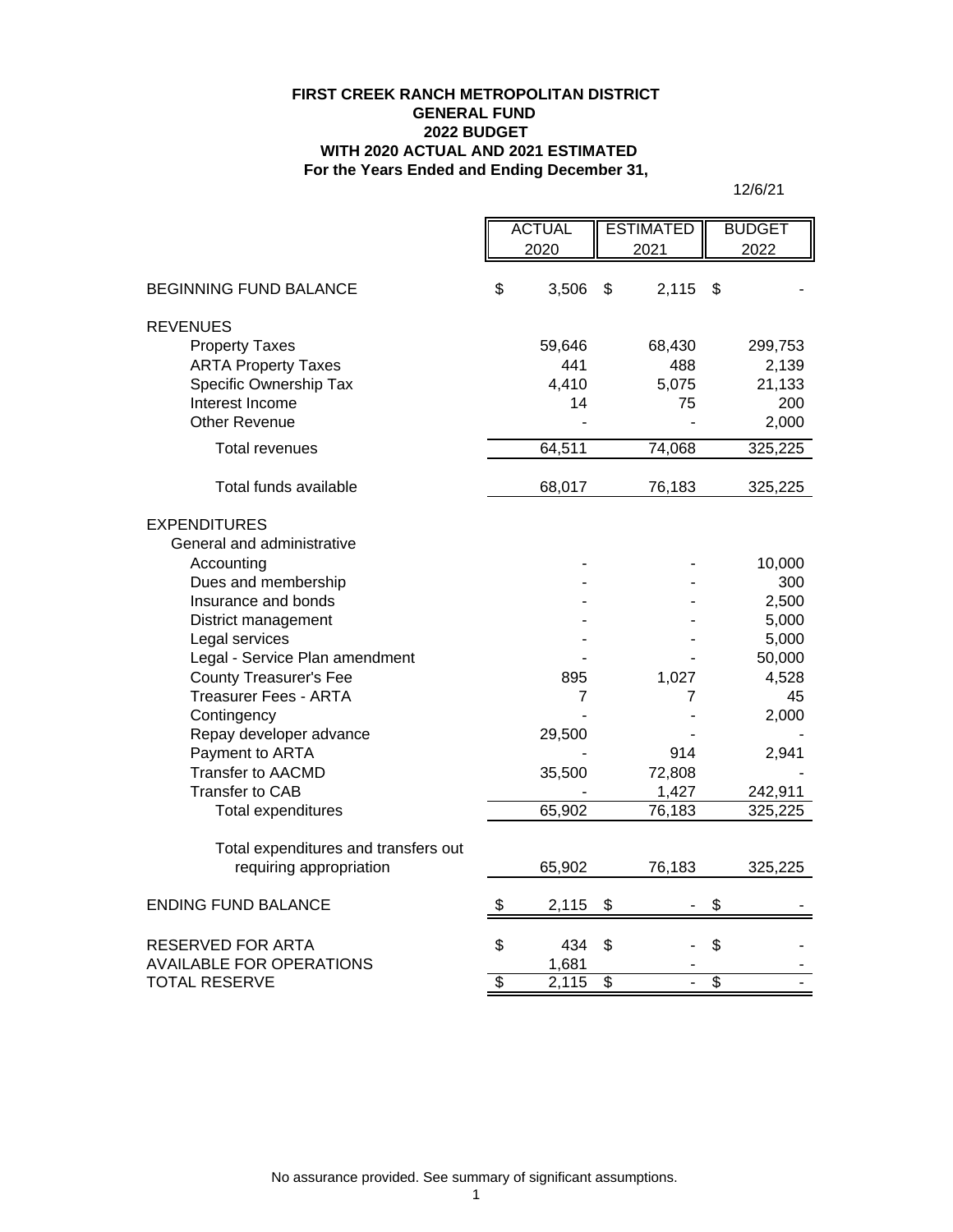#### **FIRST CREEK RANCH METROPOLITAN DISTRICT PROPERTY TAX SUMMARY INFORMATION 2022 BUDGET WITH 2020 ACTUAL AND 2021 ESTIMATED For the Years Ended and Ending December 31,**

12/6/21

|                                                                                                                                                        | <b>ACTUAL</b> |                                                  | <b>ESTIMATED</b>               |                                               |                                | <b>BUDGET</b>                                          |
|--------------------------------------------------------------------------------------------------------------------------------------------------------|---------------|--------------------------------------------------|--------------------------------|-----------------------------------------------|--------------------------------|--------------------------------------------------------|
|                                                                                                                                                        |               | 2020                                             |                                | 2021                                          |                                | 2022                                                   |
| <b>ASSESSED VALUATION</b>                                                                                                                              |               |                                                  |                                |                                               |                                |                                                        |
| Residential<br>Commercial<br>Agricultural<br>State assessed<br>Vacant land<br>Personal property<br><b>Certified Assessed Value</b>                     | \$<br>\$      | 1,070<br>60,400<br>142,270<br>588,620<br>792,360 | \$<br>\$                       | 48,270<br>10<br>165,060<br>664,760<br>878,100 | \$<br>\$                       | 106,550<br>39,100<br>909,930<br>2,790,860<br>3,846,440 |
| <b>MILL LEVY</b><br><b>General Fund</b><br>ARTA (GA)                                                                                                   |               | 75.277<br>0.556                                  |                                | 77.930<br>0.556                               |                                | 77.930<br>0.556                                        |
| Total mill levy                                                                                                                                        |               | 75.833                                           |                                | 78.486                                        |                                | 78.486                                                 |
| <b>PROPERTY TAXES</b><br><b>General Fund</b><br>ARTA (GA)<br>Levied property taxes<br>Adjustments to actual/rounding<br><b>Budgeted property taxes</b> | \$<br>\$      | 59,646<br>441<br>60,087<br>60,087                | \$<br>$\overline{\mathcal{G}}$ | 68,430<br>488<br>68,918<br>68,918             | \$<br>$\overline{\mathcal{S}}$ | 299,753<br>2,139<br>301,892<br>301,892                 |
| <b>BUDGETED PROPERTY TAXES</b><br><b>General Fund</b>                                                                                                  | \$            | 59,646                                           | \$                             | 68,430                                        | \$                             | 299,753                                                |
| <b>ARTA (GA)</b>                                                                                                                                       |               | 441                                              |                                | 488                                           |                                | 2,139                                                  |
|                                                                                                                                                        | \$            | 60,087                                           | \$                             | 68,918                                        | \$                             | 301,892                                                |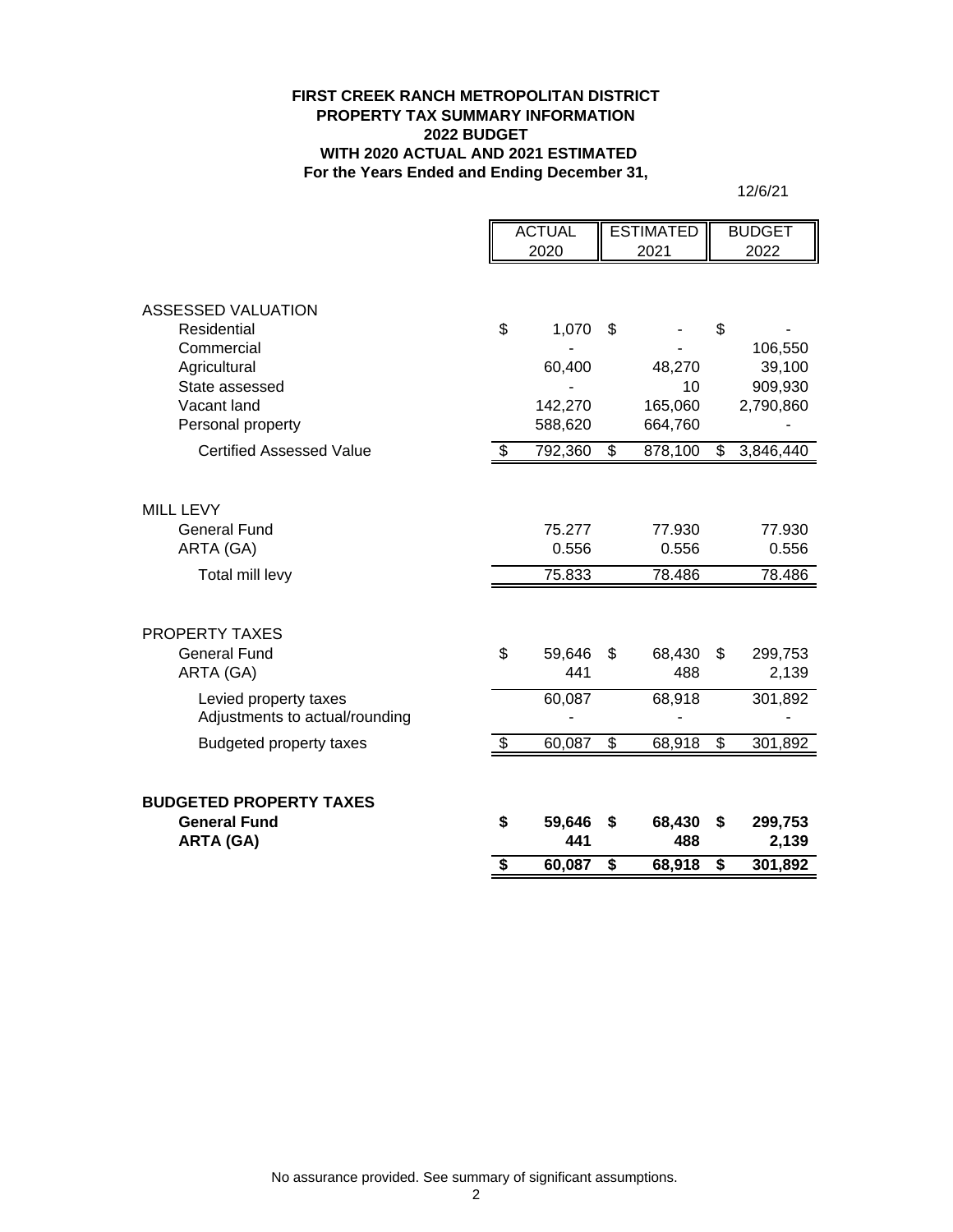#### **FIRST CREEK RANCH METROPOLITAN DISTRICT 2022 BUDGET SUMMARY OF SIGNIFICANT ASSUMPTIONS**

#### **Services Provided**

The District was organized to provide construction, installation, financing, and operation of public improvements, including street improvements, park and recreational facilities, water, sanitary sewer, storm drainage, fire stations and other emergency services within the District. The District's service area is located in Adams County, Colorado.

On November 8, 2016, the District voters approved a mill levy increase to generate property taxes of up to \$4,000,000 annually to pay, in part, the District's general cost of operations and maintenance. The mill levy is on all taxable property within the District for collection in 2017 and each year thereafter. Furthermore, the voters authorized the District to collect and expend levied taxes and any other income of the District without regard to any limitations imposed by TABOR.

The District has no employees, and all administrative functions are contracted.

The District prepares its budget on the modified accrual basis of accounting, in accordance with requirements of Section 29-1-105, C.R.S., using its best estimates as of the date of the budget hearing. These estimates are based on expected conditions and its expected course of actions. The assumptions disclosed herein are those that the District believes are significant to the budget. There will usually be differences between the budget and actual results, because events and circumstances frequently do not occur as expected, and those differences may be material.

#### **Revenues**

#### **Property Taxes**

Property taxes are levied by the District's Board of Directors. The levy is based on assessed valuations determined by the County Assessor generally as of January 1 of each year. The levy is normally set by December 15 by certification to the County Commissioners to put the tax lien on the individual properties as of January 1 of the following year. The County Treasurer collects the determined taxes during the ensuing calendar year. The taxes are payable by April or, if in equal installments, at the taxpayer's election, in February and June. Delinquent taxpayers are notified in August and generally sales of the tax liens on delinquent properties are held in November or December. The County Treasurer remits the taxes collected monthly to the District.

The calculation of the taxes levied is displayed on the Property Tax Summary Information page of the budget.

#### **Aurora Regional Transportation Authority Mill Levy**

ARTA imposes a mill levy of 5.000 mills for payment of the planning, design, acquisition, construction, installation, relocation and/or redevelopment and funding of regional transportation improvements as contemplated by ARTA (see "Services Provided" above). The District has agreed to levy an additional 0.556 mills due to a change in calculating the residential assessed valuation.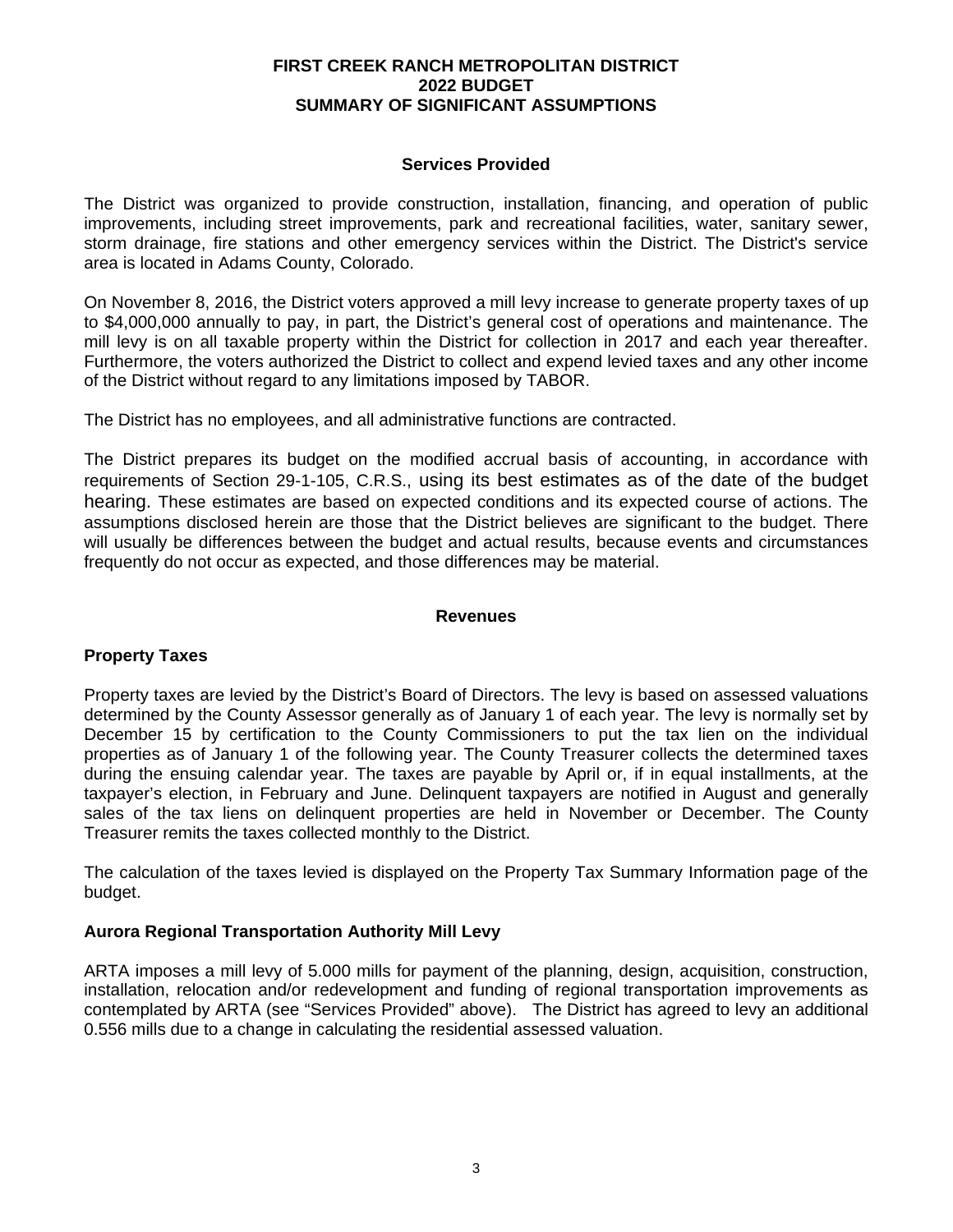#### **FIRST CREEK RANCH METROPOLITAN DISTRICT 2022 BUDGET SUMMARY OF SIGNIFICANT ASSUMPTIONS**

### **Revenues (cont'd)**

#### **Specific Ownership Taxes**

Specific ownership taxes are set by the State and collected by the County Treasurer, primarily on vehicle licensing within the County as a whole. The specific ownership taxes are allocated by the County Treasurer to all taxing entities within the County. The budget assumes that the District's share will be equal to approximately 7% of the property taxes collected by the General Fund*.* 

#### **Interest income**

Interest earned on the District's available funds has been estimated based on an average interest rate of approximately 0.1%.

#### **Expenditures**

#### **Administrative Expenditures**

Administrative expenditures include the estimated services necessary to maintain the District's administrative viability such as legal, accounting, management, meeting expense, insurance, and other administrative expenses.

#### **Transfers to Other Districts**

The District has budgeted for a transfer of the majority of its 2022 revenues to The Aurora Highlands Community Authority Board (CAB). It is anticipated that the District and the CAB will enter into an intergovernmental agreement governing the transfer of these funds.

#### **Debt and Leases**

The District's only outstanding debt is developer advances in the amount of \$211,273 as of December 31, 2020, which includes \$123,273 of accrued interest at 8%. The obligation due to the developer was discharged through a waiver and release dated July 22, 2020 and recorded in 2021. The District has no operating or capital leases. See below for the anticipated balances of developer advances: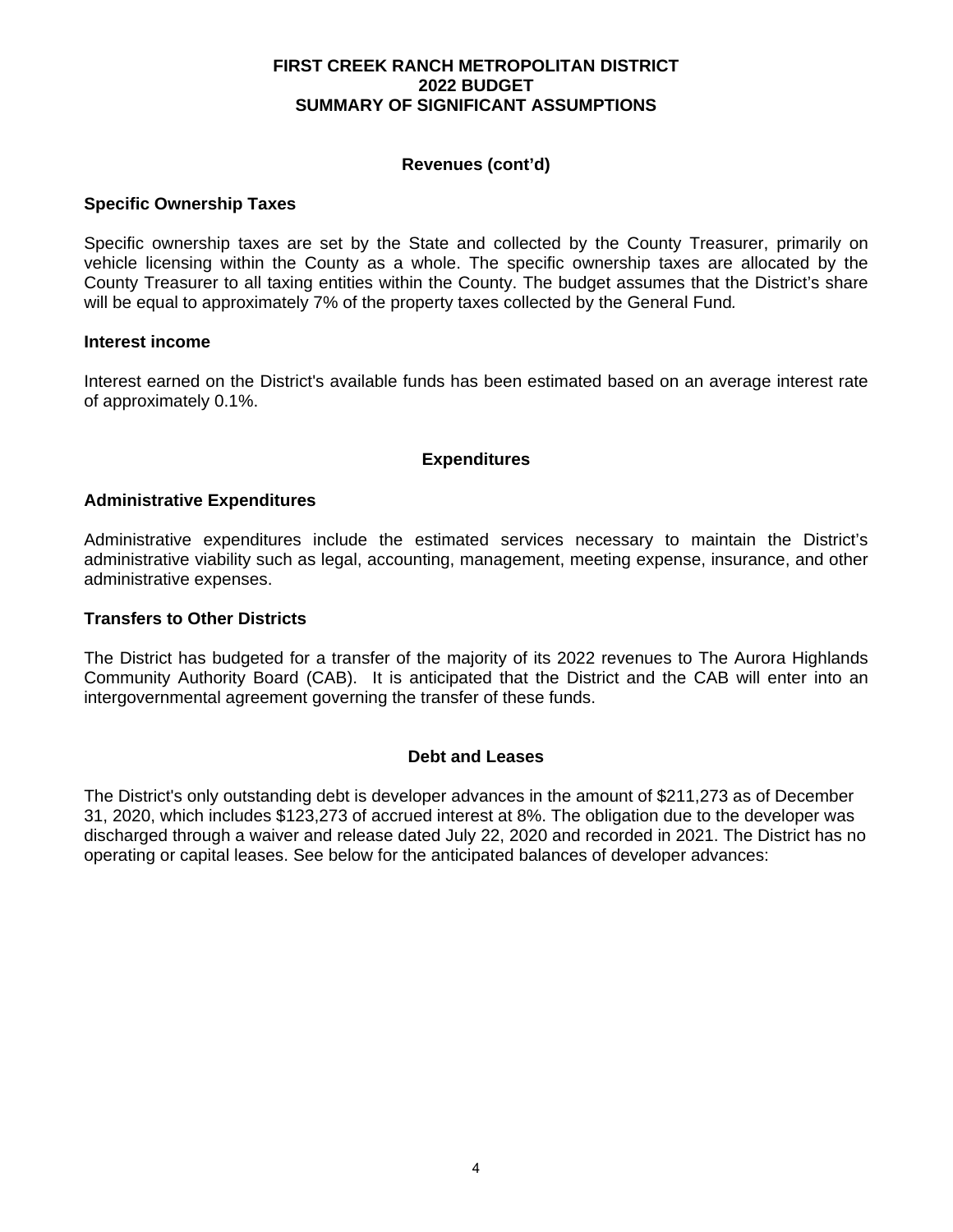#### **FIRST CREEK RANCH METROPOLITAN DISTRICT 2022 BUDGET SUMMARY OF SIGNIFICANT ASSUMPTIONS**

### **Debt and Leases (Continued)**

|                   | <b>Balance</b><br>12/31/2020 |         | <b>Additions</b> |   | Deletions |         | <b>Balance</b><br>12/31/2021 |                          |
|-------------------|------------------------------|---------|------------------|---|-----------|---------|------------------------------|--------------------------|
| Developer advance |                              |         |                  |   |           |         |                              |                          |
| Principal         |                              | 88,000  | \$               | ۰ | \$        | 88,000  | \$                           | $\overline{\phantom{0}}$ |
| Interest          |                              | 123,273 |                  | ۰ |           | 123,273 |                              | ۰                        |
|                   | c                            | 211,273 | c                | - |           | 211,273 | S                            | $\overline{\phantom{0}}$ |

#### **Reserves**

#### **Emergency Reserves**

TABOR requires local governments to establish Emergency Reserves. These reserves must be at least 3% of fiscal year spending. Since substantially all TABOR eligible funds received by the District are transferred to the CAB, an Emergency Reserve is not reflected in the District's budget. It is reflected in the Emergency Reserve of the CAB.

**This information is an integral part of the accompanying budget.**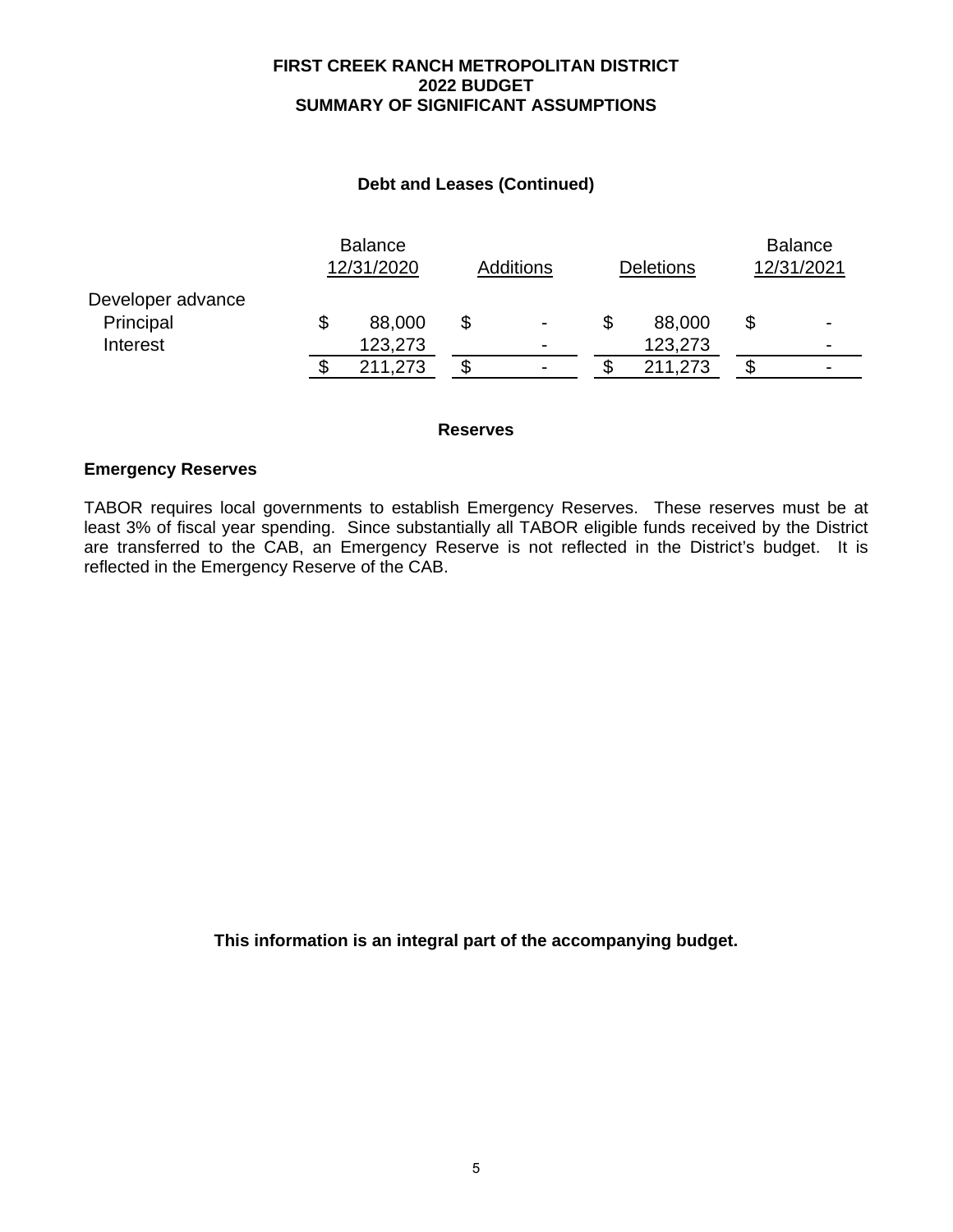I, Denise Denslow, hereby certify that I am the duly appointed Secretary of the First Creek Ranch Metropolitan District, and that the foregoing is a true and correct copy of the budget for the budget year 2022, duly adopted at a meeting of the Board of Directors of the First Creek Ranch Metropolitan District held on November 4, 2021.

Denise Denslow -<br>Secretary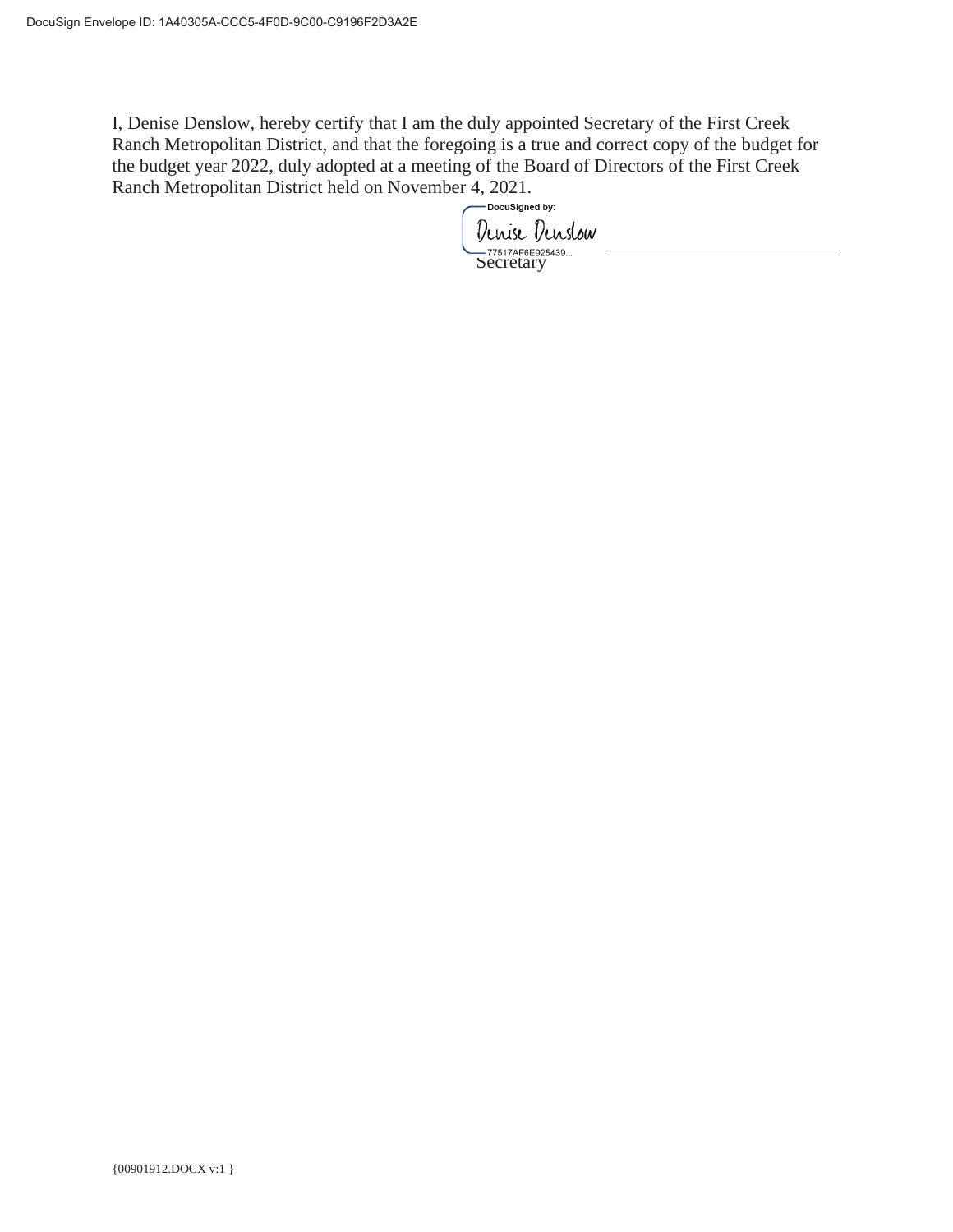## **RESOLUTION NO. 2021-11-07**

### **RESOLUTION TO SET MILL LEVIES**

## **RESOLUTION OF FIRST CREEK RANCH METROPOLITAN DISTRICT LEVYING GENERAL PROPERTY TAXES, PURSUANT TO SECTION 39-1-111, C.R.S., FOR THE YEAR 2021, TO HELP DEFRAY THE COSTS OF GOVERNMENT FOR THE 2022 BUDGET YEAR**

A. The Board of Directors of First Creek Ranch Metropolitan District (the "**District**") has adopted an annual budget in accordance with the Local Government Budget Law, on November 4, 2021.

B. The adopted budget is attached as Exhibit A to the Resolution of the Board of Directors of the District to Adopt Budget and Appropriate Sums of Money, and such budget is incorporated herein by this reference.

C. The amount of money necessary to balance the budget for general fund expenses from property tax revenue is identified in the budget.

D. The amount of money necessary to balance the budget for debt service fund expenses from property tax revenue is identified in the budget.

NOW, THEREFORE, PURSUANT TO SECTIONS 39-1-111(5) and 39-5-128(1), C.R.S., BE IT RESOLVED by the Board of Directors of First Creek Ranch Metropolitan District, Adams County, Colorado, that:

1. For the purpose of meeting all general operating expenses of the District during the 2022 budget year, the District determined to levy mills upon each dollar of the total valuation for assessment of all taxable property within the District, as set forth in the budget, to raise the required revenue.

2. That for the purpose of meeting all debt retirement expenses of the District during the 2022 budget year, the District determined to levy mills upon each dollar of the total valuation for assessment of all taxable property within the District, as set forth in the budget, to raise the required revenue.

3. That for the purpose of meeting all contractual obligation expenses of the District during the 2022 budget year, the District determined to levy mills upon each dollar of the total valuation for assessment of all taxable property within the District, as set forth in the budget, to raise the required revenue.

4. That the Secretary is hereby authorized and directed to immediately certify to the Board of County Commissioners of Adams County, Colorado, the mill levies for the District as set forth in the District's Certification of Mill Levies, attached hereto as **Exhibit 1** and incorporated herein by reference, recalculated as needed upon receipt of the final certification of valuation from the County Assessor in order to comply with any applicable revenue and other budgetary limits.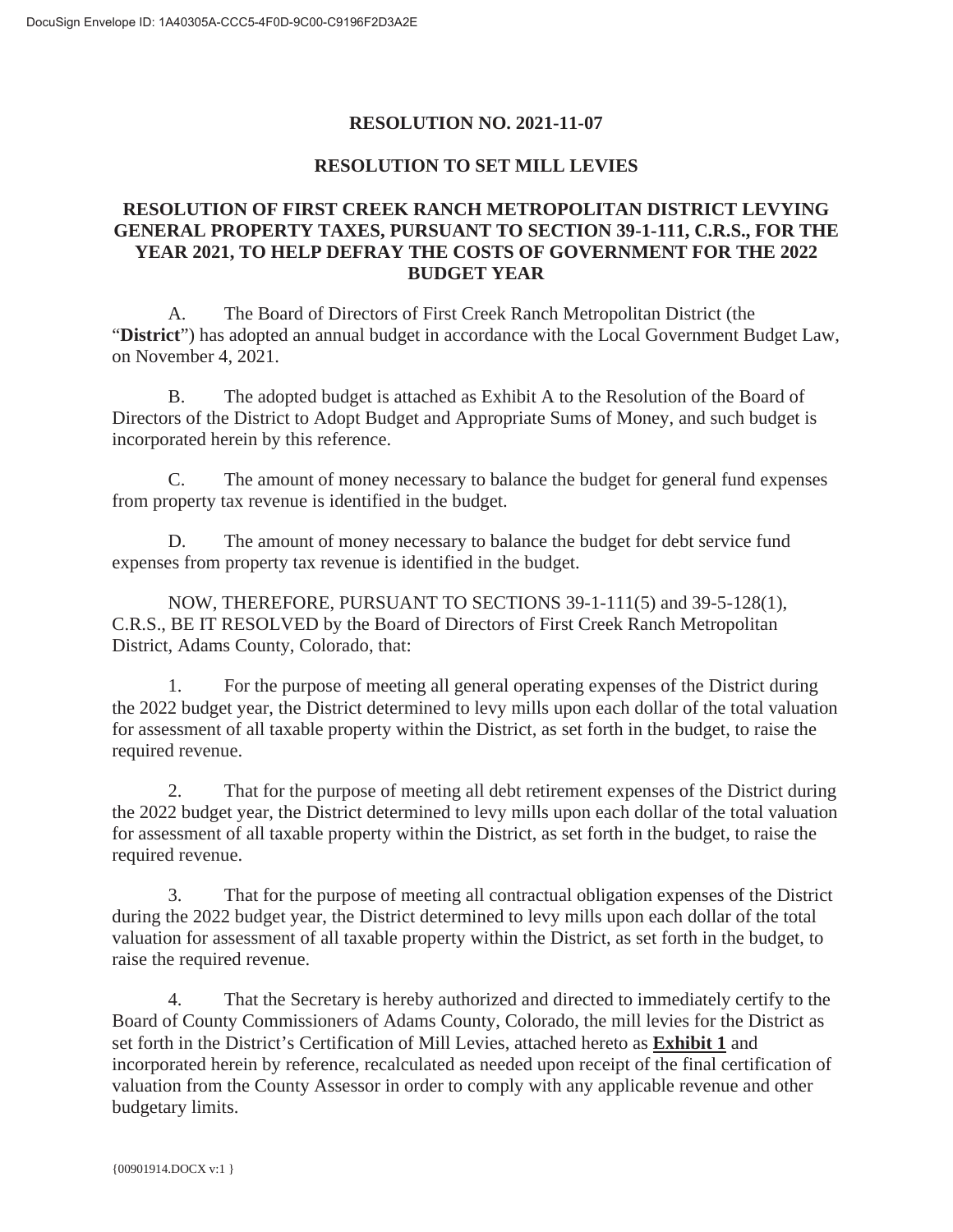## **[SIGNATURE PAGE OF RESOLUTION TO SET MILL LEVIES]**

RESOLUTION APPROVED AND ADOPTED ON NOVEMBER 4, 2021.

## **FIRST CREEK RANCH METROPOLITAN DISTRICT**

Malgyn By: 45E4943B33D44F2...

President

Attest:

DocuSigned by: Denise Denslow By: 77517AF6E925439...<br>Secretary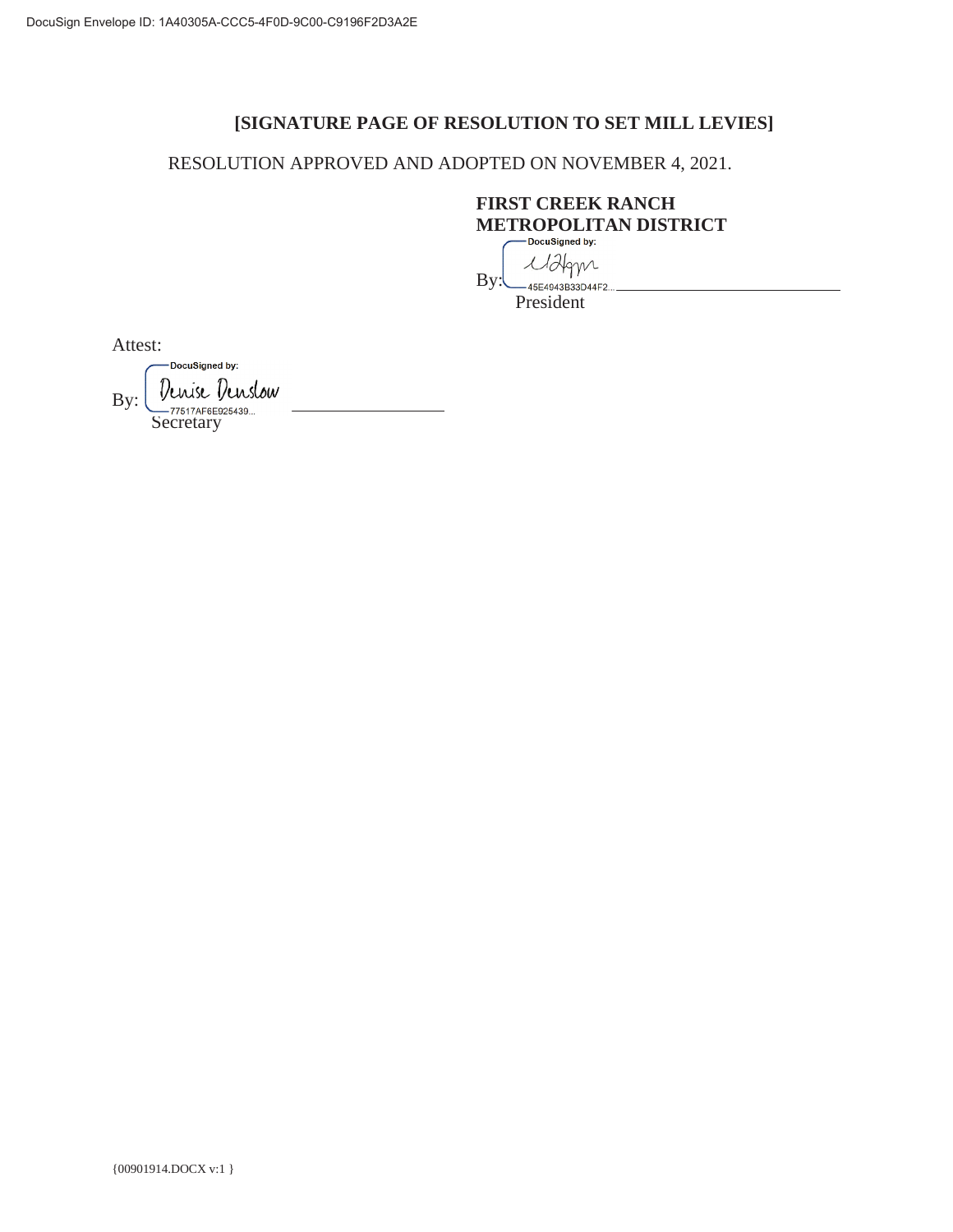## **EXHIBIT 1**

Certification of Tax Levies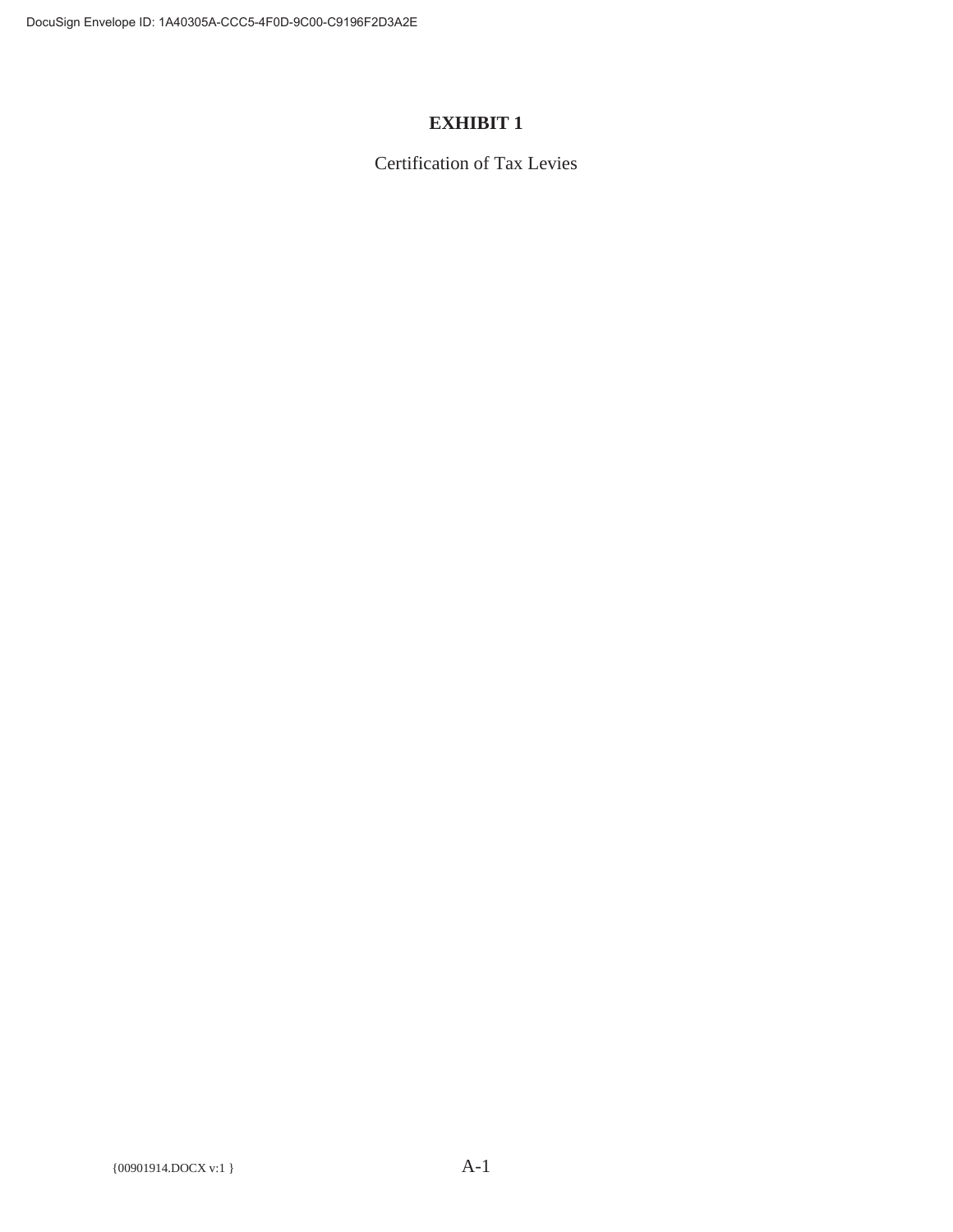|                                                                                                                                                                                                                                                                           |                                                                  |           | <b>CERTIFICATION OF TAX LEVIES for NON-SCHOOL Governments</b>                              |  |
|---------------------------------------------------------------------------------------------------------------------------------------------------------------------------------------------------------------------------------------------------------------------------|------------------------------------------------------------------|-----------|--------------------------------------------------------------------------------------------|--|
| <b>TO:</b> County Commissioners <sup>1</sup> of                                                                                                                                                                                                                           | <b>ADAMS COUNTY</b>                                              |           | , Colorado.                                                                                |  |
| FIRST CREEK RANCH METROPOLITAN DISTRICT<br><b>On</b> behalf of the                                                                                                                                                                                                        |                                                                  |           |                                                                                            |  |
|                                                                                                                                                                                                                                                                           | $\left(\text{taxing entity}\right)^{\mathbf{A}}$                 |           |                                                                                            |  |
| <b>BOARD OF DIRECTORS</b><br>the                                                                                                                                                                                                                                          | $(governing body)^{\mathbf{B}}$                                  |           |                                                                                            |  |
| FIRST CREEK RANCH METROPOLITAN DISTRICT<br>of the state of the state of the state of the state of the state of the state of the state of the state of the state of the state of the state of the state of the state of the state of the state of the state of the state o |                                                                  |           |                                                                                            |  |
|                                                                                                                                                                                                                                                                           | $\left($ local government) $^{\mathbf{C}}$                       |           |                                                                                            |  |
| <b>Hereby</b> officially certifies the following mills                                                                                                                                                                                                                    |                                                                  |           |                                                                                            |  |
| to be levied against the taxing entity's GROSS \$3,846,440<br>assessed valuation of:                                                                                                                                                                                      |                                                                  |           | $(GROSS^D)$ assessed valuation, Line 2 of the Certification of Valuation Form DLG $57^E$ ) |  |
| Note: If the assessor certified a NET assessed valuation                                                                                                                                                                                                                  |                                                                  |           |                                                                                            |  |
| (AV) different than the GROSS AV due to a Tax                                                                                                                                                                                                                             |                                                                  |           |                                                                                            |  |
| Increment Financing (TIF) Area <sup>F</sup> the tax levies must be $$3,846,440$<br>calculated using the NET AV. The taxing entity's total                                                                                                                                 |                                                                  |           | $(NETG$ assessed valuation, Line 4 of the Certification of Valuation Form DLG 57)          |  |
| property tax revenue will be derived from the mill levy<br>multiplied against the NET assessed valuation of:                                                                                                                                                              | BY ASSESSOR NO LATER THAN DECEMBER 10                            |           | USE VALUE FROM FINAL CERTIFICATION OF VALUATION PROVIDED                                   |  |
| Submitted:<br>12/06/2021                                                                                                                                                                                                                                                  | for budget/fiscal year                                           |           | 2022                                                                                       |  |
| (mm/dd/yyyy)<br>(no later than Dec. 15)                                                                                                                                                                                                                                   |                                                                  |           | (yyyy)                                                                                     |  |
| PURPOSE (see end notes for definitions and examples)                                                                                                                                                                                                                      | $LEVY^2$                                                         |           | <b>REVENUE<sup>2</sup></b>                                                                 |  |
| 1. General Operating Expenses <sup>H</sup>                                                                                                                                                                                                                                | 77.930                                                           | mills     | \$299,753                                                                                  |  |
| <minus> Temporary General Property Tax Credit/<br/>2.</minus>                                                                                                                                                                                                             |                                                                  |           |                                                                                            |  |
| Temporary Mill Levy Rate Reduction <sup>I</sup>                                                                                                                                                                                                                           |                                                                  | $>$ mills | $\frac{1}{2}$                                                                              |  |
| <b>SUBTOTAL FOR GENERAL OPERATING:</b>                                                                                                                                                                                                                                    | 77.930                                                           | mills     | $\frac{1}{2}$ 299,753                                                                      |  |
| General Obligation Bonds and Interest <sup>J</sup>                                                                                                                                                                                                                        |                                                                  | mills     | $\mathcal{S}$                                                                              |  |
| Contractual Obligations $K$<br>4.                                                                                                                                                                                                                                         | 0.556                                                            | mills     | \$2,139                                                                                    |  |
| Capital Expenditures <sup>L</sup><br>5.                                                                                                                                                                                                                                   |                                                                  | mills     | $\boldsymbol{\mathsf{\$}}$                                                                 |  |
| Refunds/Abatements <sup>M</sup><br>6.                                                                                                                                                                                                                                     |                                                                  | mills     | \$                                                                                         |  |
| Other <sup>N</sup> (specify):<br>7.                                                                                                                                                                                                                                       |                                                                  | mills     | \$                                                                                         |  |
|                                                                                                                                                                                                                                                                           |                                                                  | mills     | \$                                                                                         |  |
|                                                                                                                                                                                                                                                                           |                                                                  |           |                                                                                            |  |
| Sum of General Operating<br><b>TOTAL:</b><br>Subtotal and Lines 3 to 7                                                                                                                                                                                                    | 78.486                                                           | mills     | \$301,892                                                                                  |  |
|                                                                                                                                                                                                                                                                           |                                                                  |           |                                                                                            |  |
| Contact person:                                                                                                                                                                                                                                                           | Daytime                                                          |           |                                                                                            |  |
| Debra L. Sedgeley<br>(print)                                                                                                                                                                                                                                              | phone:<br>303) 779-5710<br>Title:<br>Accountant for the District |           |                                                                                            |  |
|                                                                                                                                                                                                                                                                           |                                                                  |           |                                                                                            |  |

**<sup>1</sup>** If the *taxing entity's* boundaries include more than one county, you must certify the levies to each county. Use a separate form for each county and certify the same levies uniformly to each county per Article X, Section 3 of the Colorado Constitution. **2** Levies must be rounded to three decimal places and revenue must be calculated from the total *NET assessed valuation* (Line 4 of Form DLG57 on the County Assessor's **FINAL** certification of valuation).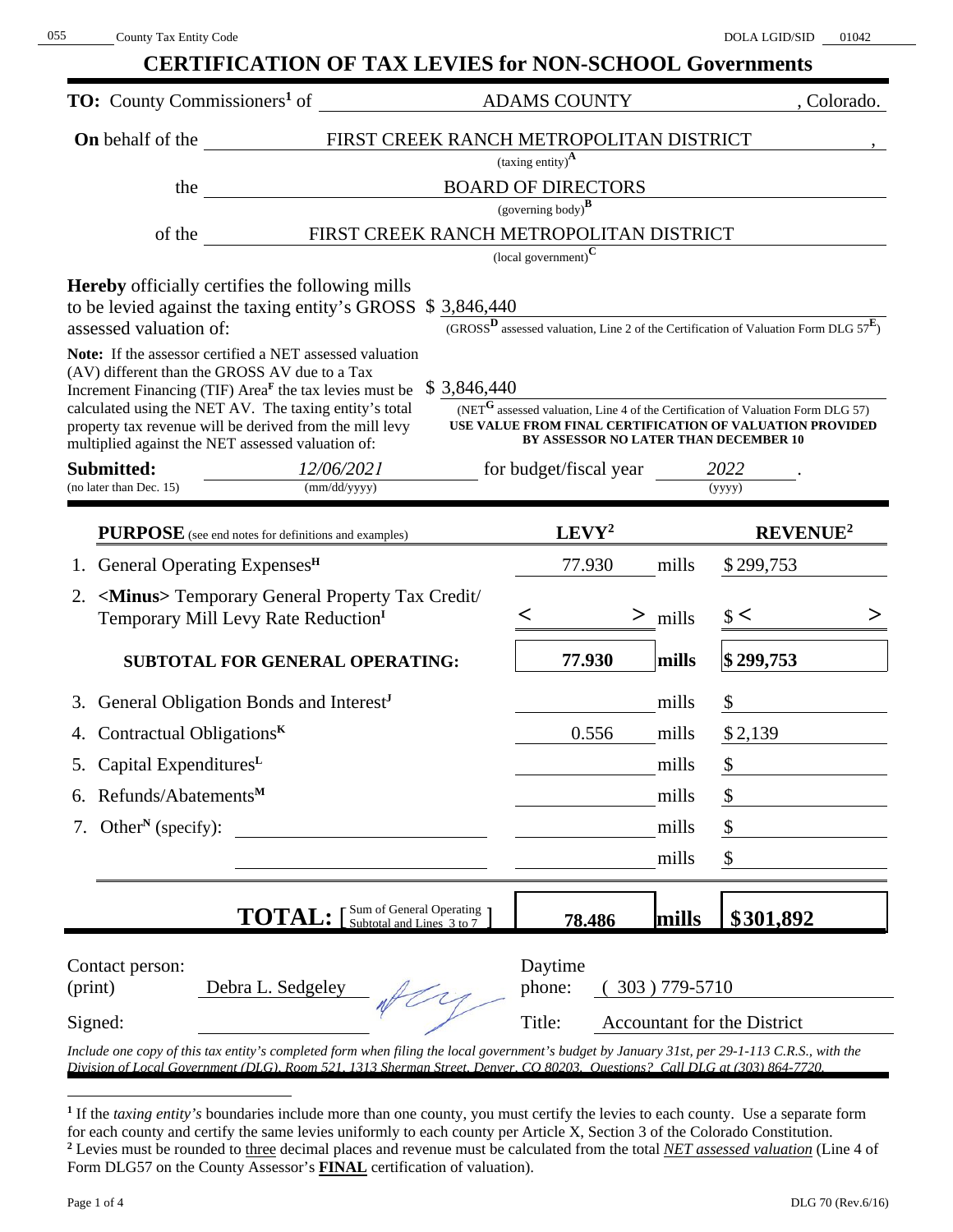## **CERTIFICATION OF TAX LEVIES, continued**

**THIS SECTION APPLIES TO TITLE 32, ARTICLE 1 SPECIAL DISTRICTS THAT LEVY TAXES FOR PAYMENT OF GENERAL OBLIGATION DEBT (32-1-1603 C.R.S.).** Taxing entities that are Special Districts or Subdistricts of Special Districts must certify separate mill levies and revenues to the Board of County Commissioners, one each for the funding requirements of each debt (32-1-1603, C.R.S.) Use additional pages as necessary. The Special District's or Subdistrict's total levies for general obligation bonds and total levies for contractual obligations should be recorded on Page 1, Lines 3 and 4 respectively.

## **CERTIFY A SEPARATE MILL LEVY FOR EACH BOND OR CONTRACT:**

## **BONDSJ :**  1. Purpose of Issue: Series: Date of Issue: Coupon Rate: Maturity Date: Levy: Revenue: 2. Purpose of Issue: Series: Date of Issue: Coupon Rate: Maturity Date: Levy: Revenue:

## **CONTRACTSK:**

|                  | <u>,</u>                    |                                                               |
|------------------|-----------------------------|---------------------------------------------------------------|
| 3.               | <b>Purpose of Contract:</b> | ARTA (GA)                                                     |
|                  | Title:                      | IGA Regarding Imposition, Collection and Transfer of ARI Mill |
|                  |                             | Levies                                                        |
|                  | Date:                       | 5/22/2019                                                     |
|                  | Principal Amount:           | N/A                                                           |
|                  | <b>Maturity Date:</b>       | N/A                                                           |
|                  | Levy:                       | 0.556                                                         |
|                  | Revenue:                    | \$2,139                                                       |
| $\overline{4}$ . | <b>Purpose of Contract:</b> |                                                               |
|                  | Title:                      |                                                               |
|                  |                             |                                                               |
|                  | Date:                       |                                                               |
|                  | Principal Amount:           |                                                               |
|                  | <b>Maturity Date:</b>       |                                                               |
|                  | Levy:                       |                                                               |
|                  | Revenue:                    |                                                               |

Use multiple copies of this page as necessary to separately report all bond and contractual obligations per 32-1-1603, C.R.S.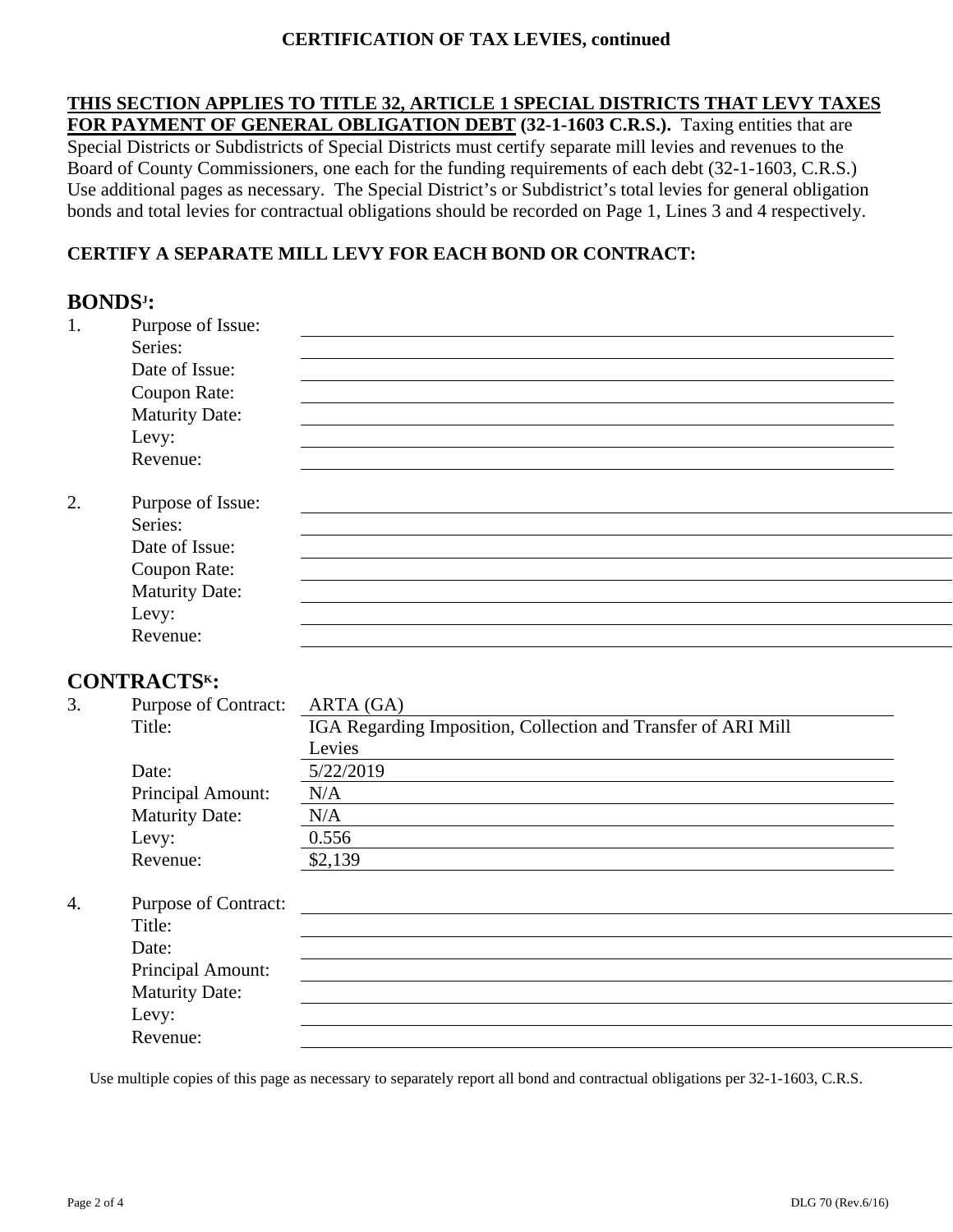I, Denise Denslow, hereby certify that I am the duly appointed Secretary of First Creek Ranch Metropolitan District, and that the foregoing is a true and correct copy of the Certification of Mill Levies for the budget year 2022, duly adopted at a meeting of the Board of Directors of First Creek Ranch Metropolitan District held on November 4, 2021.

Denise Denslow Secretary